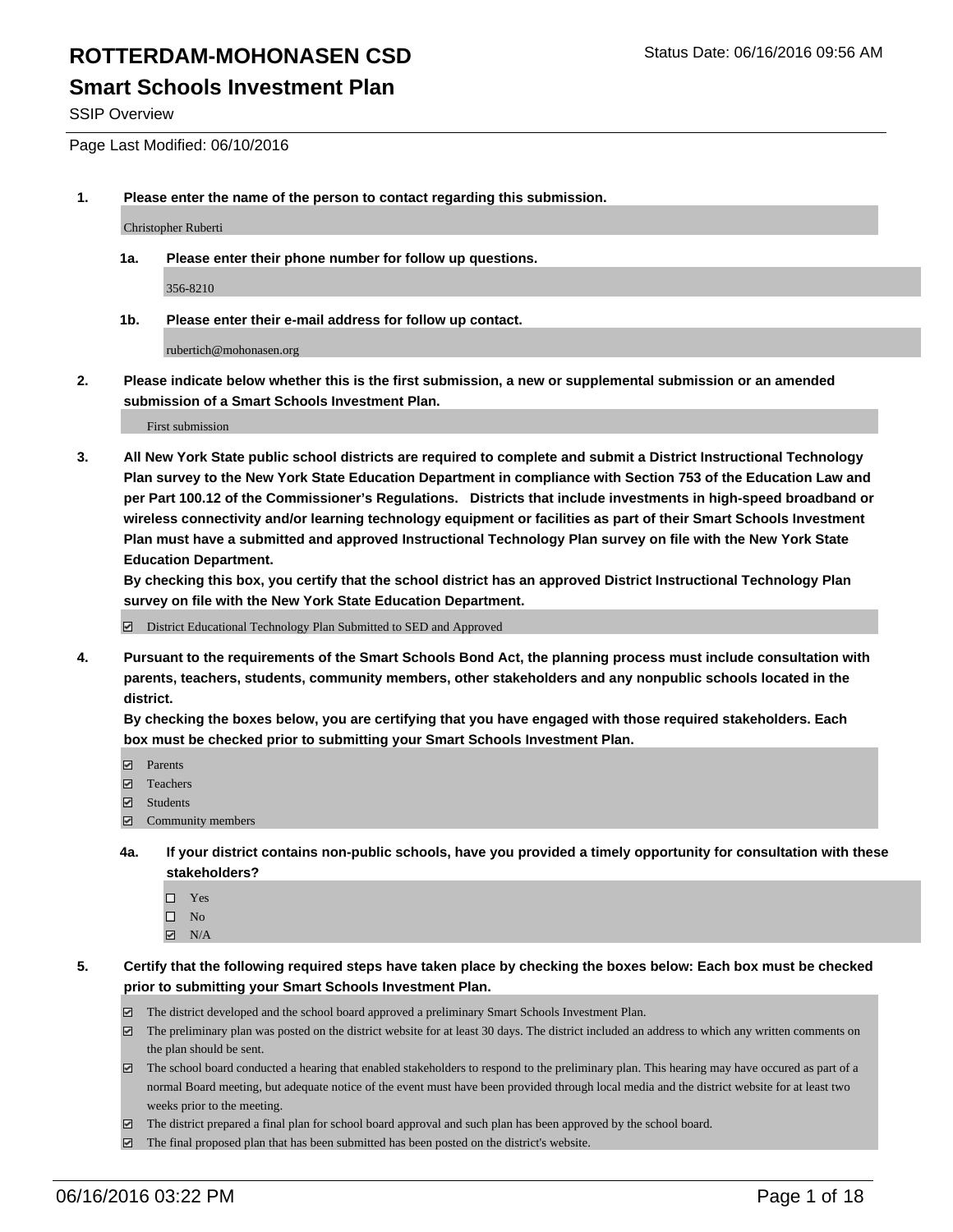## **ROTTERDAM-MOHONASEN CSD** Status Date: 06/16/2016 09:56 AM **Smart Schools Investment Plan**

SSIP Overview

Page Last Modified: 06/10/2016

**5a. Please upload the proposed Smart Schools Investment Plan (SSIP) that was posted on the district's website. Note that this should be different than your recently submitted Educational Technology Survey. The Final SSIP, as approved by the School Board, should also be posted on the website and remain there during the course of the projects contained therein.**

Smart Schools Investment Plan - Adopted 1-11-16.pdf

**6. Please enter an estimate of the total number of students and staff that will benefit from this Smart Schools Investment Plan based on the cumulative projects submitted to date.**

3,400

**7. An LEA/School District may partner with one or more other LEA/School Districts to form a consortium to pool Smart Schools Bond Act funds for a project that meets all other Smart School Bond Act requirements. Each school district participating in the consortium will need to file an approved Smart Schools Investment Plan for the project and submit a signed Memorandum of Understanding that sets forth the details of the consortium including the roles of each respective district.**

 $\Box$  The district plans to participate in a consortium to partner with other school district(s) to implement a Smart Schools project.

**8. Please enter the name and 6-digit SED Code for each LEA/School District participating in the Consortium.**

| <b>Partner LEA/District</b> | ISED BEDS Code |
|-----------------------------|----------------|
| (No Response)               | (No Response)  |

**9. Please upload a signed Memorandum of Understanding with all of the participating Consortium partners.**

(No Response)

**10. Your district's Smart Schools Bond Act Allocation is:**

\$1,737,958

**11. Enter the budget sub-allocations by category that you are submitting for approval at this time. If you are not budgeting SSBA funds for a category, please enter 0 (zero.) If the value entered is \$0, you will not be required to complete that survey question.**

|                                       | Sub-         |
|---------------------------------------|--------------|
|                                       | Allocations  |
| <b>School Connectivity</b>            | 36,000       |
| Connectivity Projects for Communities | $\Omega$     |
| <b>Classroom Technology</b>           | 905,000      |
| Pre-Kindergarten Classrooms           | $\Omega$     |
| Replace Transportable Classrooms      | $\Omega$     |
| High-Tech Security Features           | 427,000      |
| Totals:                               | 1,368,000.00 |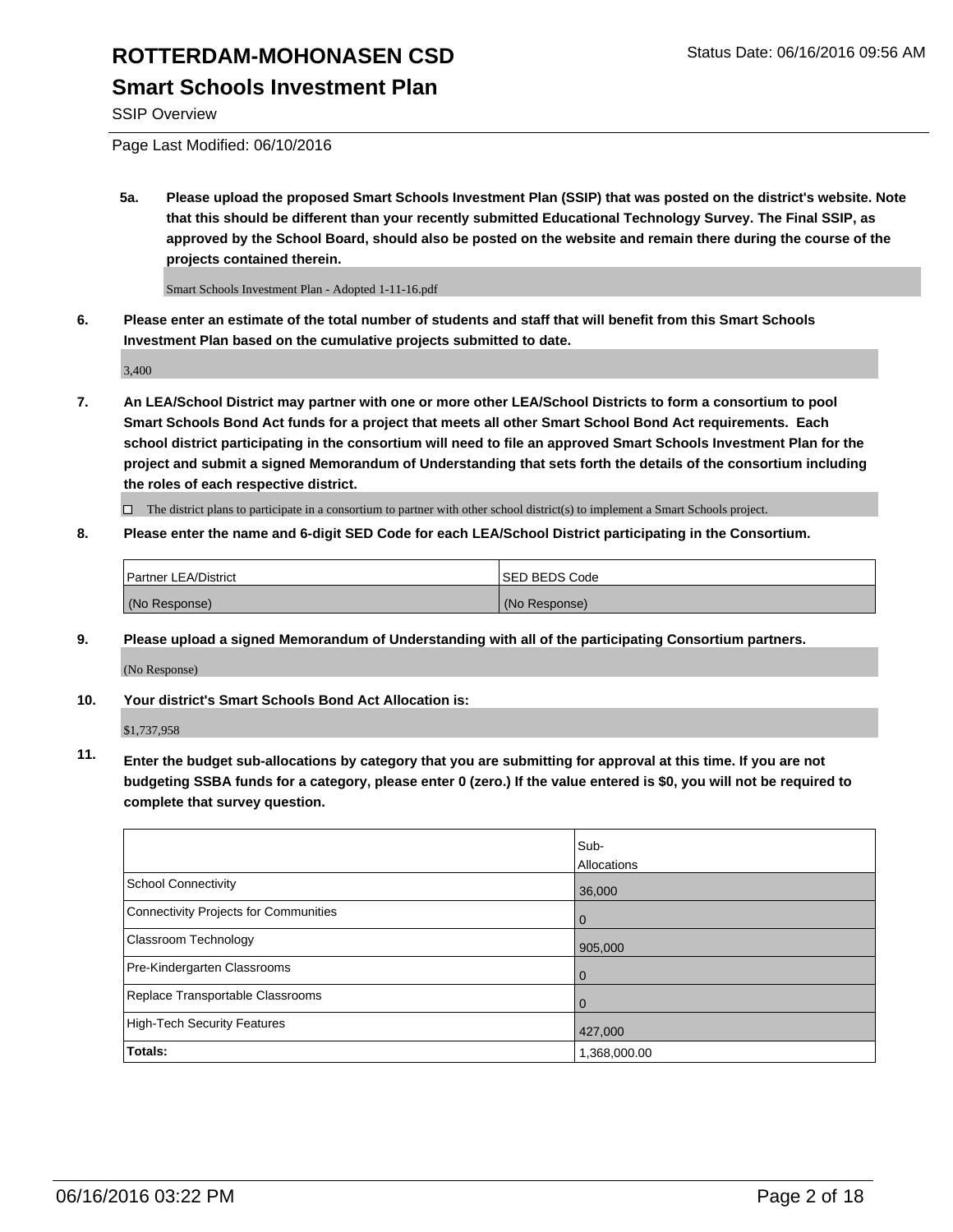School Connectivity

Page Last Modified: 06/10/2016

- **1. In order for students and faculty to receive the maximum benefit from the technology made available under the Smart Schools Bond Act, their school buildings must possess sufficient connectivity infrastructure to ensure that devices can be used during the school day. Smart Schools Investment Plans must demonstrate that:**
	- **sufficient infrastructure that meets the Federal Communications Commission's 100 Mbps per 1,000 students standard currently exists in the buildings where new devices will be deployed, or**
	- **is a planned use of a portion of Smart Schools Bond Act funds, or**
	- **is under development through another funding source.**

**Smart Schools Bond Act funds used for technology infrastructure or classroom technology investments must increase the number of school buildings that meet or exceed the minimum speed standard of 100 Mbps per 1,000 students and staff within 12 months. This standard may be met on either a contracted 24/7 firm service or a "burstable" capability. If the standard is met under the burstable criteria, it must be:**

**1. Specifically codified in a service contract with a provider, and**

**2. Guaranteed to be available to all students and devices as needed, particularly during periods of high demand, such as computer-based testing (CBT) periods.**

**Please describe how your district already meets or is planning to meet this standard within 12 months of plan submission.**

We currently have the infrastructure to attain this minimum speed. Although we have the infrastructure to do this, we have not yet had the need. **We receive our internet connectivity through NERIC and are currently at 60 Mbps for 2,950 students**. They allow us to "burst" as high as we need, but we have never gone over 150 Mbps and are currently evaluating what our need will be for next year. **We will not be using Smart School funds for this as it is a NERIC service, but we have budgeted the necessary \$30,000 to meet the need for 300 Mbps when it is deemed necessary.**

- **1a. If a district believes that it will be impossible to meet this standard within 12 months, it may apply for a waiver of this requirement, as described on the Smart Schools website. The waiver must be filed and approved by SED prior to submitting this survey.**
	- $\Box$  By checking this box, you are certifying that the school district has an approved waiver of this requirement on file with the New York State Education Department.

### **2. Connectivity Speed Calculator (Required)**

|                         | Number of<br><b>Students</b> | Multiply by<br>100 Kbps | Divide by 1000 Current Speed<br>to Convert to<br>Required<br>lSpeed in Mb | lin Mb | <b>Expected</b><br>Speed to be<br>Attained Within Required<br>12 Months | <b>Expected Date</b><br><b>When</b><br>Speed Will be<br>l Met |
|-------------------------|------------------------------|-------------------------|---------------------------------------------------------------------------|--------|-------------------------------------------------------------------------|---------------------------------------------------------------|
| <b>Calculated Speed</b> | 2,950                        | 295,000                 | 295                                                                       | 60     | 300                                                                     | 09/01/2016                                                    |

#### **3. Briefly describe how you intend to use Smart Schools Bond Act funds for high-speed broadband and/or wireless connectivity projects in school buildings.**

This money will be used for wireless access points only, as the wiring is already there.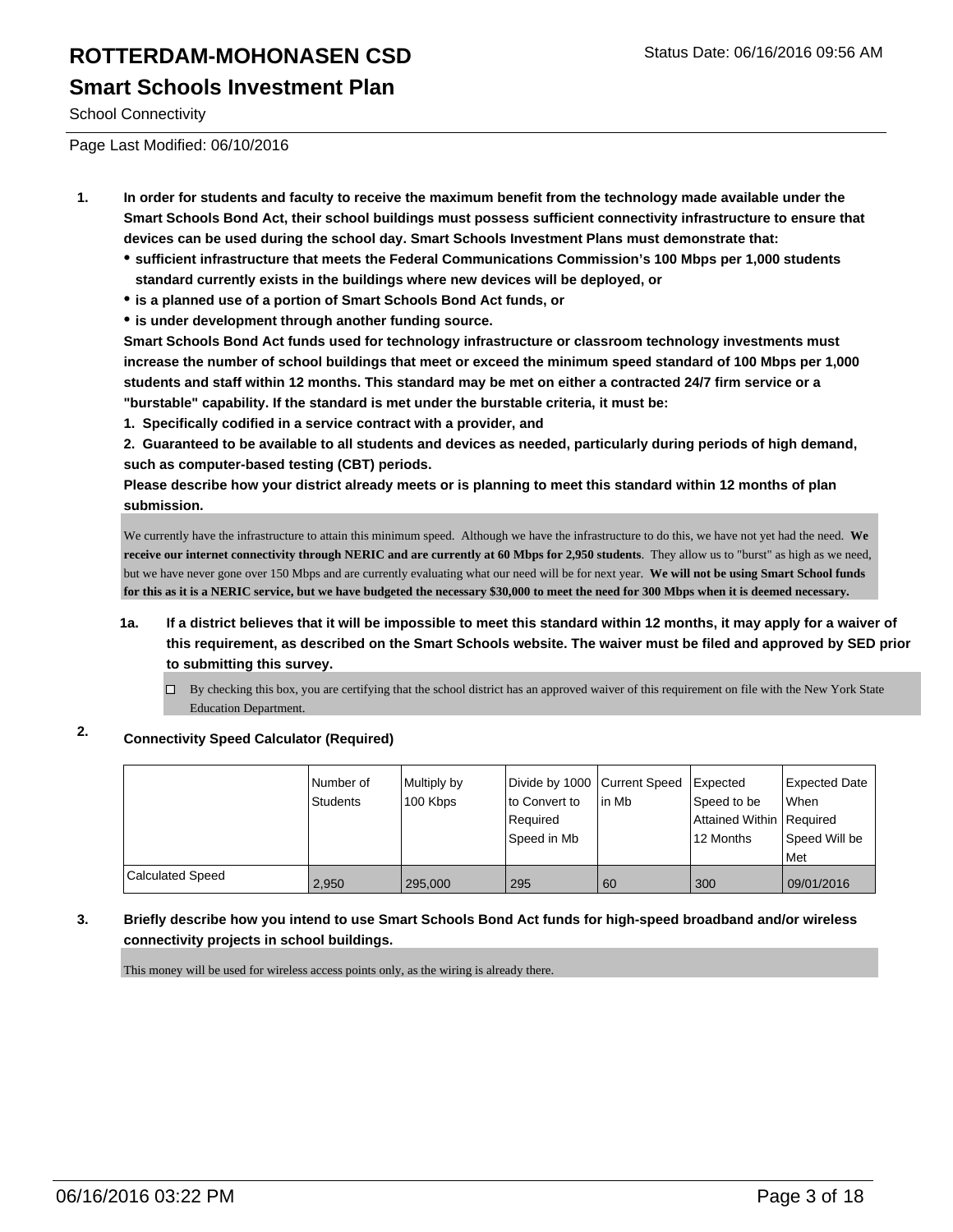## **ROTTERDAM-MOHONASEN CSD** Status Date: 06/16/2016 09:56 AM **Smart Schools Investment Plan**

School Connectivity

Page Last Modified: 06/10/2016

**4. Briefly describe the linkage between the district's District Instructional Technology Plan and the proposed projects. (There should be a link between your response to this question and your response to Question 1 in Part E. Curriculum and Instruction "What are the district's plans to use digital connectivity and technology to improve teaching and learning?)**

We believe that significant and continuing improvement in student achievement requires a major paradigm shift, creating a new classroom teaching and learning model. Simply adding technology to the classroom isn't the solution. The teacher's role must change to that of a facilitator, mentor, and manager of instruction. Students become active participants in learner-centered, collaborative, project-based learning situations and are taught to acquire and apply critical thinking, creativity, communication and collaboration skills.

To this end, the district has undertaken the training of faculty, staff and administration in how to use technology to enhance and extend student learning. We have begun training those in our school community in these four levels of student engagement represented by the *SAMR* model in order to systematically integrate and gauge how computer technology impacts teaching and learning. The last two levels of the *SAMR* model, modification and redefinition, are the types of instructional activities which have been shown to improve student achievement. These levels also correspond to the application and synthesis levels of Bloom's Taxonomy of Cognitive Thinking.

The district has also offered and will continue to offer, technology enrichment opportunities for students and parents. We will also continue offering professional development workshops and opportunities for educators to take part in. In this manner, we will be rounding out our approach that technology is part of everyone's life, and is blended into how education is delivered.

**5. If the district wishes to have students and staff access the Internet from wireless devices within the school building, or in close proximity to it, it must first ensure that it has a robust Wi-Fi network in place that has sufficient bandwidth to meet user demand.**

#### **Please describe how you have quantified this demand and how you plan to meet this demand.**

We have recently upgraded our wireless network. We have a minimum of 1 wireless access point per classroom and more than one in larger spaces. The network has been tested to insure coverage is acceptable.

**6. As indicated on Page 5 of the guidance, the Office of Facilities Planning will have to conduct a preliminary review of all capital projects, including connectivity projects.**

| Project Number        |  |
|-----------------------|--|
| 53-05-15-06-7-999-SB1 |  |

**7. Certain high-tech security and connectivity infrastructure projects may be eligible for an expedited review process as determined by the Office of Facilities Planning.**

#### **Was your project deemed eligible for streamlined review?**

Yes

**7a. Districts that choose the Streamlined Review Process will be required to certify that they have reviewed all installations with their licensed architect or engineer of record and provide that person's name and license number.**

**The licensed professional must review the products and proposed method of installation prior to implementation and review the work during and after completion in order to affirm that the work was code-compliant, if requested.**

 $\Box$  I certify that I have reviewed all installations with a licensed architect or engineer of record.

**8. Include the name and license number of the architect or engineer of record.**

| Name        | License Number |
|-------------|----------------|
| Greg Klokiw | 258631         |

06/16/2016 03:22 PM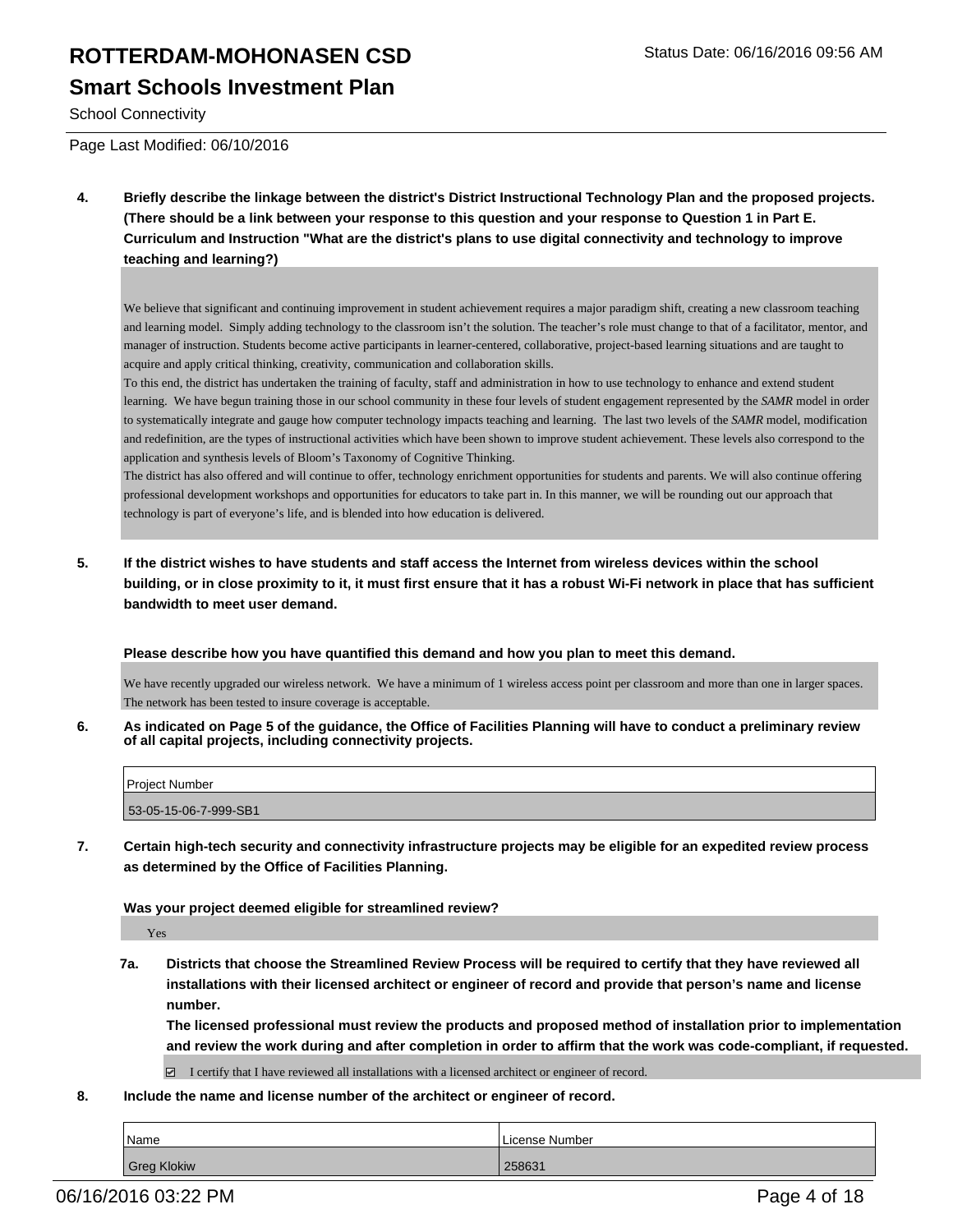## **ROTTERDAM-MOHONASEN CSD** Status Date: 06/16/2016 09:56 AM **Smart Schools Investment Plan**

School Connectivity

Page Last Modified: 06/10/2016

**9. If you are submitting an allocation for School Connectivity complete this table. Note that the calculated Total at the bottom of the table must equal the Total allocation for this category that you entered in the SSIP Overview overall budget.** 

|                                                   | Sub-<br>Allocation |
|---------------------------------------------------|--------------------|
| Network/Access Costs                              | 36,000             |
| Outside Plant Costs                               | (No Response)      |
| <b>School Internal Connections and Components</b> | (No Response)      |
| Professional Services                             | (No Response)      |
| Testing                                           | (No Response)      |
| <b>Other Upfront Costs</b>                        | (No Response)      |
| Other Costs                                       | (No Response)      |
| Totals:                                           | 36,000.00          |

| Select the allowable expenditure | litem to be purchased  | Quantity | Cost per Item | <b>Total Cost</b> |
|----------------------------------|------------------------|----------|---------------|-------------------|
| type.                            |                        |          |               |                   |
| Repeat to add another item under |                        |          |               |                   |
| each type.                       |                        |          |               |                   |
| Network/Access Costs             | wireless access points | 30       | 1,200         | 36,000            |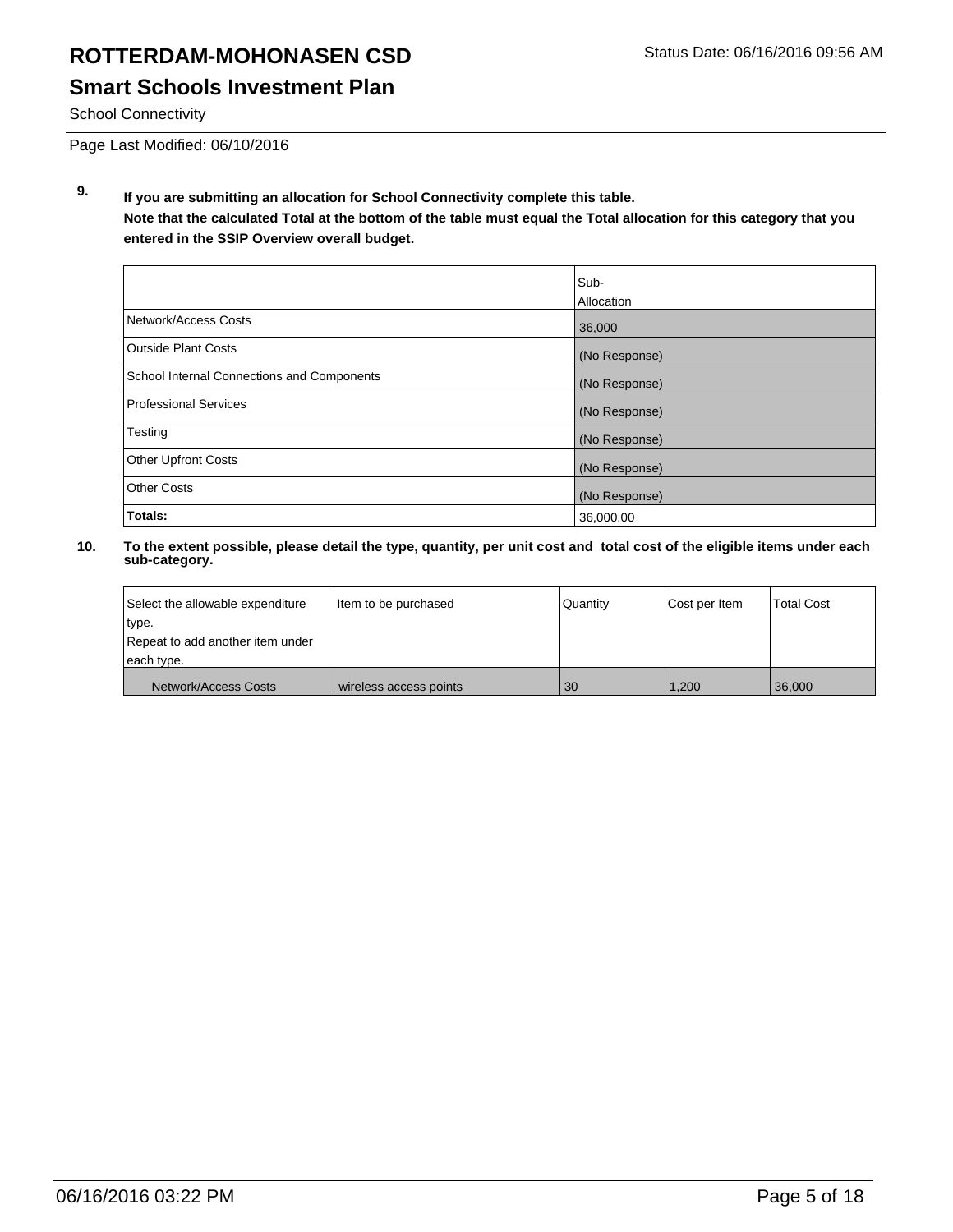### **Smart Schools Investment Plan**

Community Connectivity (Broadband and Wireless)

Page Last Modified: 06/10/2016

**1. Briefly describe how you intend to use Smart Schools Bond Act funds for high-speed broadband and/or wireless connectivity projects in the community.**

(No Response)

**2. Please describe how the proposed project(s) will promote student achievement and increase student and/or staff access to the Internet in a manner that enhances student learning and/or instruction outside of the school day and/or school building.**

(No Response)

**3. Community connectivity projects must comply with all the necessary local building codes and regulations (building and related permits are not required prior to plan submission).**

 $\Box$  I certify that we will comply with all the necessary local building codes and regulations.

**4. Please describe the physical location of the proposed investment.**

(No Response)

**5. Please provide the initial list of partners participating in the Community Connectivity Broadband Project, along with their Federal Tax Identification (Employer Identification) number.**

| Project Partners | <b>IFederal ID#</b> |
|------------------|---------------------|
| (No Response)    | (No Response)       |

**6. If you are submitting an allocation for Community Connectivity, complete this table.**

**Note that the calculated Total at the bottom of the table must equal the Total allocation for this category that you entered in the SSIP Overview overall budget.**

|                             | Sub-Allocation |
|-----------------------------|----------------|
| Network/Access Costs        | (No Response)  |
| Outside Plant Costs         | (No Response)  |
| <b>Tower Costs</b>          | (No Response)  |
| Customer Premises Equipment | (No Response)  |
| Professional Services       | (No Response)  |
| Testing                     | (No Response)  |
| Other Upfront Costs         | (No Response)  |
| Other Costs                 | (No Response)  |
| Totals:                     |                |

| Select the allowable expenditure | Item to be purchased | Quantity      | Cost per Item | <b>Total Cost</b> |
|----------------------------------|----------------------|---------------|---------------|-------------------|
| type.                            |                      |               |               |                   |
| Repeat to add another item under |                      |               |               |                   |
| each type.                       |                      |               |               |                   |
| (No Response)                    | (No Response)        | (No Response) | (No Response) | (No Response)     |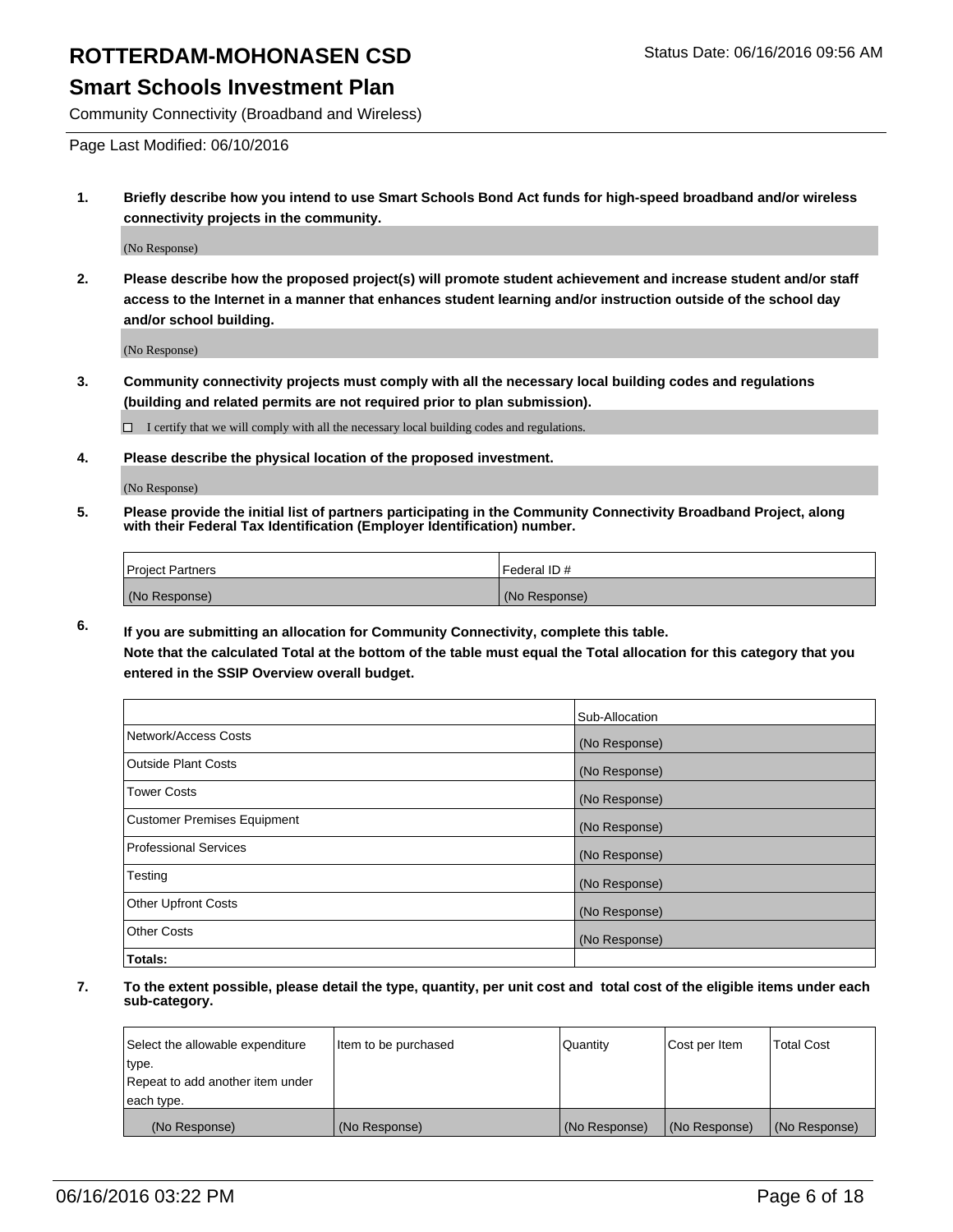### **Smart Schools Investment Plan**

Classroom Learning Technology

Page Last Modified: 06/16/2016

**1. In order for students and faculty to receive the maximum benefit from the technology made available under the Smart Schools Bond Act, their school buildings must possess sufficient connectivity infrastructure to ensure that devices can be used during the school day. Smart Schools Investment Plans must demonstrate that sufficient infrastructure that meets the Federal Communications Commission's 100 Mbps per 1,000 students standard currently exists in the buildings where new devices will be deployed, or is a planned use of a portion of Smart Schools Bond Act funds, or is under development through another funding source.**

**Smart Schools Bond Act funds used for technology infrastructure or classroom technology investments must increase the number of school buildings that meet or exceed the minimum speed standard of 100 Mbps per 1,000 students and staff within 12 months. This standard may be met on either a contracted 24/7 firm service or a "burstable" capability. If the standard is met under the burstable criteria, it must be:**

**1. Specifically codified in a service contract with a provider, and**

**2. Guaranteed to be available to all students and devices as needed, particularly during periods of high demand, such as computer-based testing (CBT) periods.**

**Please describe how your district already meets or is planning to meet this standard within 12 months of plan submission.**

We currently have the infrastructure to attain this minimum speed. Although we have the infrastructure to do this, we have not yet had the need. We receive our internet connectivity through NERIC and are currently at 60 Mbps for 2,950 students. They allow us to "burst" as high as we need, but we have never gone over 150 Mbps and are currently evaluating what our need will be for next year. We will not be using Smart School funds for this as it is a NERIC service, but we have budgeted the necessary \$30,000 to meet the need for 300 Mbps when it is deemed necessary.

#### **1a. If a district believes that it will be impossible to meet this standard within 12 months, it may apply for a waiver of this requirement, as described on the Smart Schools website. The waiver must be filed and approved by SED prior to submitting this survey.**

 $\Box$  By checking this box, you are certifying that the school district has an approved waiver of this requirement on file with the New York State Education Department.

### **2. Connectivity Speed Calculator (Required)**

|                         | Number of<br><b>Students</b> | Multiply by<br>100 Kbps | Divide by 1000 Current Speed<br>to Convert to<br>Required<br>Speed in Mb | lin Mb | Expected<br>Speed to be<br>Attained Within   Required<br>12 Months | Expected Date<br><b>When</b><br>Speed Will be<br>Met |
|-------------------------|------------------------------|-------------------------|--------------------------------------------------------------------------|--------|--------------------------------------------------------------------|------------------------------------------------------|
| <b>Calculated Speed</b> | 2,950                        | 295,000                 | 295                                                                      | 60     | 300                                                                | 09/01/2016                                           |

#### **3. If the district wishes to have students and staff access the Internet from wireless devices within the school building, or in close proximity to it, it must first ensure that it has a robust Wi-Fi network in place that has sufficient bandwidth to meet user demand.**

**Please describe how you have quantified this demand and how you plan to meet this demand.**

We have recently upgraded our wireless network. We have a minimum of 1 wireless access point per classroom and more than one in larger spaces. The network has been tested to insure coverage is acceptable.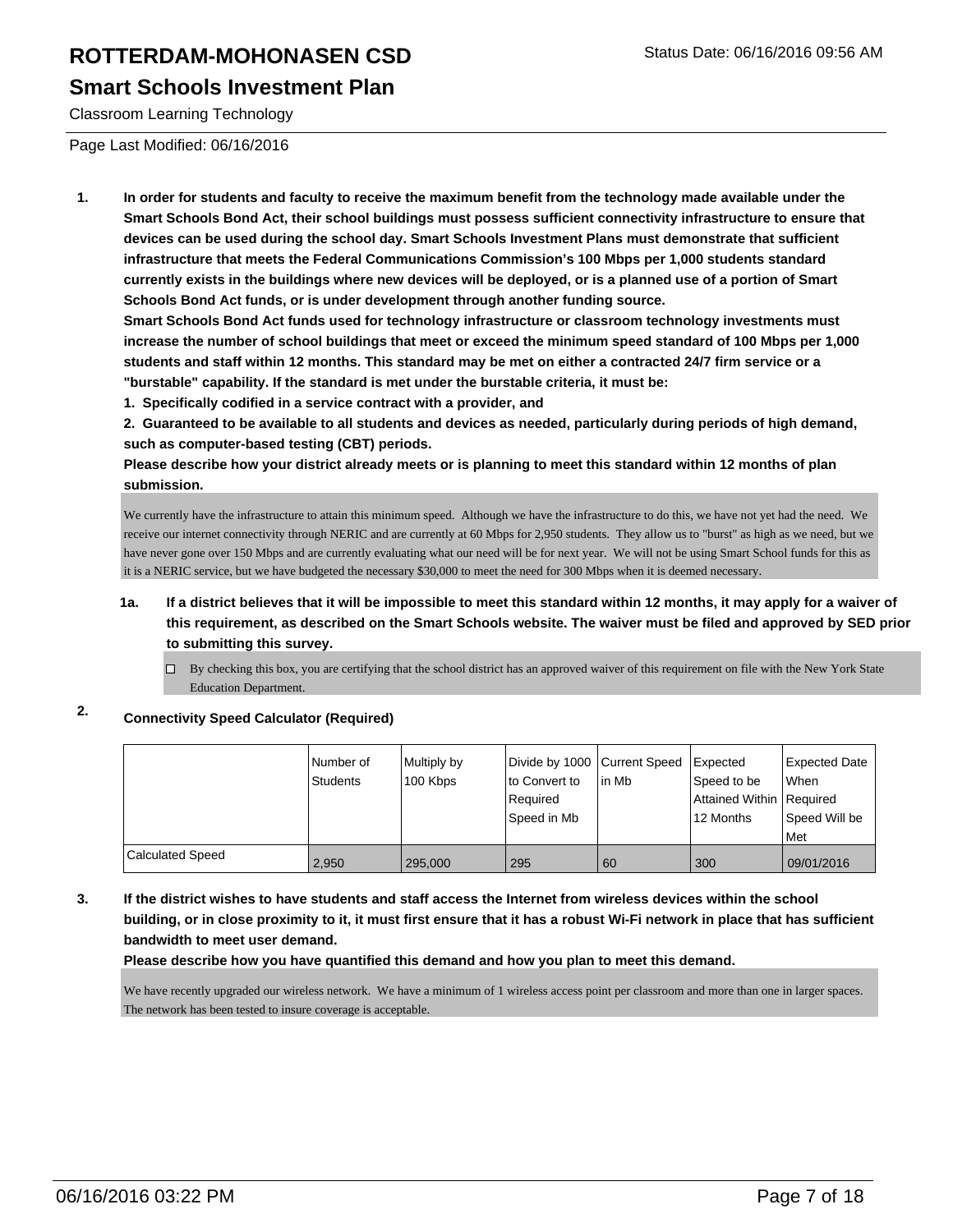### **Smart Schools Investment Plan**

Classroom Learning Technology

Page Last Modified: 06/16/2016

**4. All New York State public school districts are required to complete and submit an Instructional Technology Plan survey to the New York State Education Department in compliance with Section 753 of the Education Law and per Part 100.12 of the Commissioner's Regulations.**

**Districts that include educational technology purchases as part of their Smart Schools Investment Plan must have a submitted and approved Instructional Technology Plan survey on file with the New York State Education Department.**

**5. Describe the devices you intend to purchase and their compatibility with existing or planned platforms or systems. Specifically address the adequacy of each facility's electrical, HVAC and other infrastructure necessary to install and support the operation of the planned technology.**

All devices listed will be similar to what we already have on our existing sytem. This should make compatability a non-issue. The devices will be interactive projectors, desktop computers, laptop computers (including chromebooks) and Ipads. We plan to expand on the current allotment as outlined in our plan in order to increase use in instructional practices. NEW 6-10-16

We are still exploring video broadcast systems that will seamlessly inegrate with TimeWarner Cable. Since we have not definitively determined a system we will be removing this item from our SSIP Plan at this point.

By checking this box, you are certifying that the school district has an approved Instructional Technology Plan survey on file with the New York State Education Department.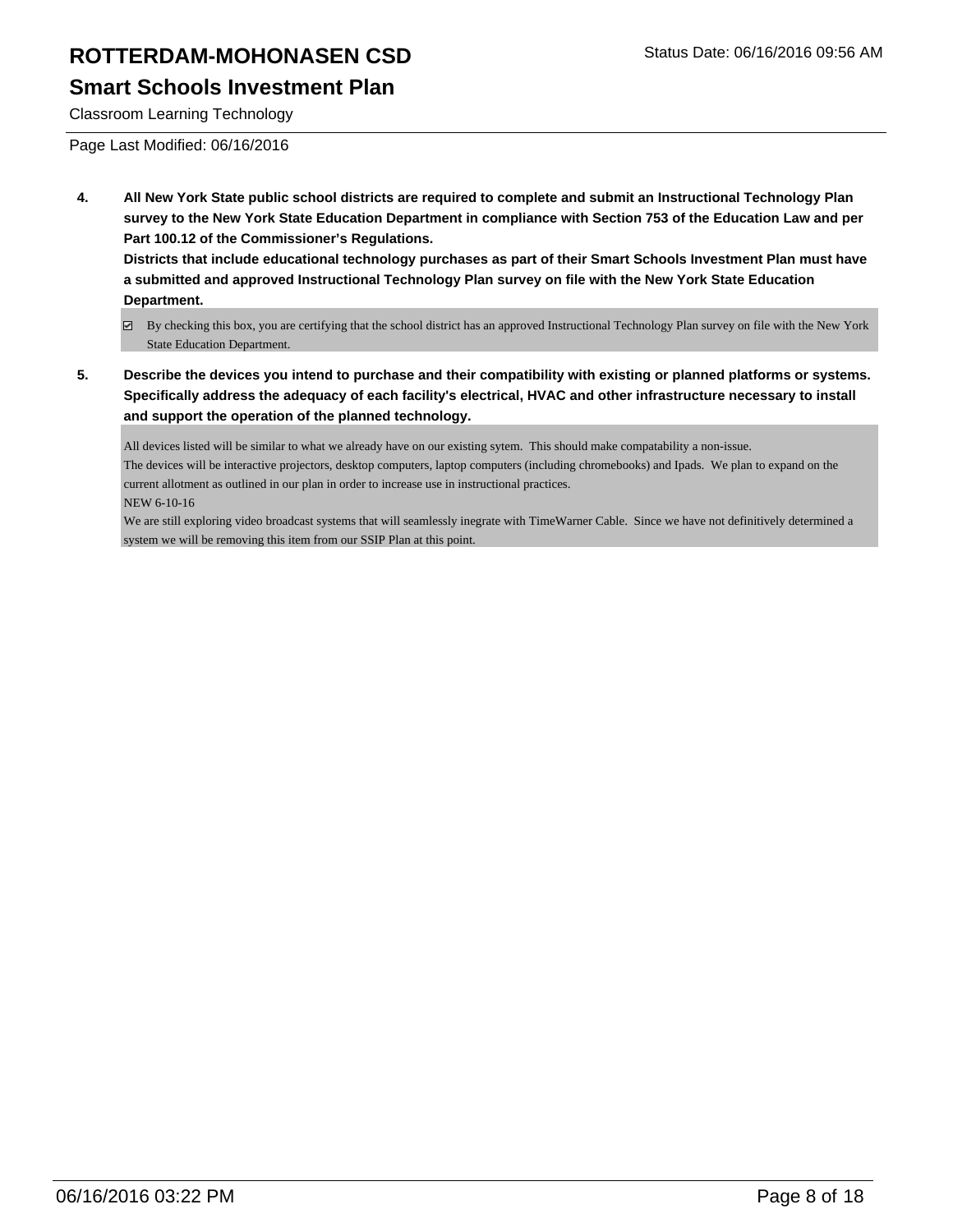### **Smart Schools Investment Plan**

Classroom Learning Technology

Page Last Modified: 06/16/2016

- **6. Describe how the proposed technology purchases will:**
	- **> enhance differentiated instruction;**
	- **> expand student learning inside and outside the classroom;**
	- **> benefit students with disabilities and English language learners; and**
	- **> contribute to the reduction of other learning gaps that have been identified within the district.**

**The expectation is that districts will place a priority on addressing the needs of students who struggle to succeed in a rigorous curriculum. Responses in this section should specifically address this concern and align with the district's Instructional Technology Plan (in particular Question 2 of E. Curriculum and Instruction: "Does the district's instructional technology plan address the needs of students with disabilities to ensure equitable access to instruction, materials and assessments?" and Question 3 of the same section: "Does the district's instructional technology plan address the provision of assistive technology specifically for students with disabilities to ensure access to and participation in the general curriculum?"**

#### *NEW 4-13-16*

*Teachers throughout the Mohonasen central school district have started to use various end user devices to enhance and differentiate their instruction. For example, in the elementary schools where ipad use is more prevalent, particularly in the K-2 classrooms, teachers are using them to work with students in small groups, targeting specific skills that those individuals can work on either in pairs or individually. They are able to use different apps to work on early literacy skills, including but not limited to listening, letter formation and recognition and reading. The devices are also used to track their progress and even communicate this with parents with ease. These small or individual groups are used to build upon each student's foundational skills. The teacher is able to use more small groupings and work with each individual or group, and easily track and monitor progress, and give immediate feedback.* 

*Additionally, throughout the district (including K-2), end user devices such as ipads, tablets and chromebooks have all been deployed into classrooms so that students are able to electronically, and in real time collaborate on written assignments, presentations, and receive immediate feedback. Different aspects of Google Apps for Education are being utilized, depending on the assignment and content area. For example, students are learning how to, participate in online editing or revision groups, create presentations, communicate with groups of students around the world, turn in assignments electronically and create projects with software that wasn't previously available. Through additional applications, student/teacher communication can be instantaneous (for example, Google classroom) and parent access is on demand as well. With the move toward enabling interactive capabilities in all classrooms K-12, students are able to become more actively engaged, in a variety of ways, including but not limited to: through new and improved ways to learn vocabulary set to visual imagery and music/rhythm, accessing information and making it come alive, creating and showing examples in 3-D or through students manipulating images on the screen, performing "virtual" lab dissections or participating in virtual field experiences. These are just some examples of how the technology indicated in the Smart Schools plan is being used to create 21st century learning environments and opportunities for teachers and students. It is also helping provide easier access for parents, in order to stay connected and involved in his or her child's education.*

#### Prior to 4-13-16

The district's technology plan addresses the needs of students of students with disabilities to ensure equitable access to instruction, materials, and assessments by continually reviewing academic demands and expectations across each student's curricular expectations to be sure that students are given the tools they need to succeed in their academic careers. Through coordination of student needs with staff in the pupil personnel and integrated technology offices, assistive technology devices and supports are defined in the IEP or 504 plan and then delivered to the student over the course of the school year. Ongoing assessment allows for modifications to assistive technology plans, when indicated. An assistive technology coordinator works to ensure that all student needs are met according to their IEPs by meeting with teachers and students, reviewing academic progress, searching for newer technologies and evaluating the appropriateness of existing technologies that may aid all students. Training is provided to appropriate staff so that a student's AT device and service may be provided to maximize the opportunity for student success.

**Approximately 21% of the total number of students with disabilities in district are provided with assistive technology as documented on their Individualized Education Programs (IEPs)Examples of assistive technology devices:iPads, laptops, augmentative communication devices, interactive projectors, personal and field sound systems.**

**Additionally, although Mohonasen's ELL population is fairly small, representing approximately 1.5% of the entire student population in the district, ELL students have equal access to the devices used by all students and teachers, which is inclusive of a variety of end user devices. In particular, moblie devices for ELL students, such as chromebooks and ipads, are used to access a variety of other instructional**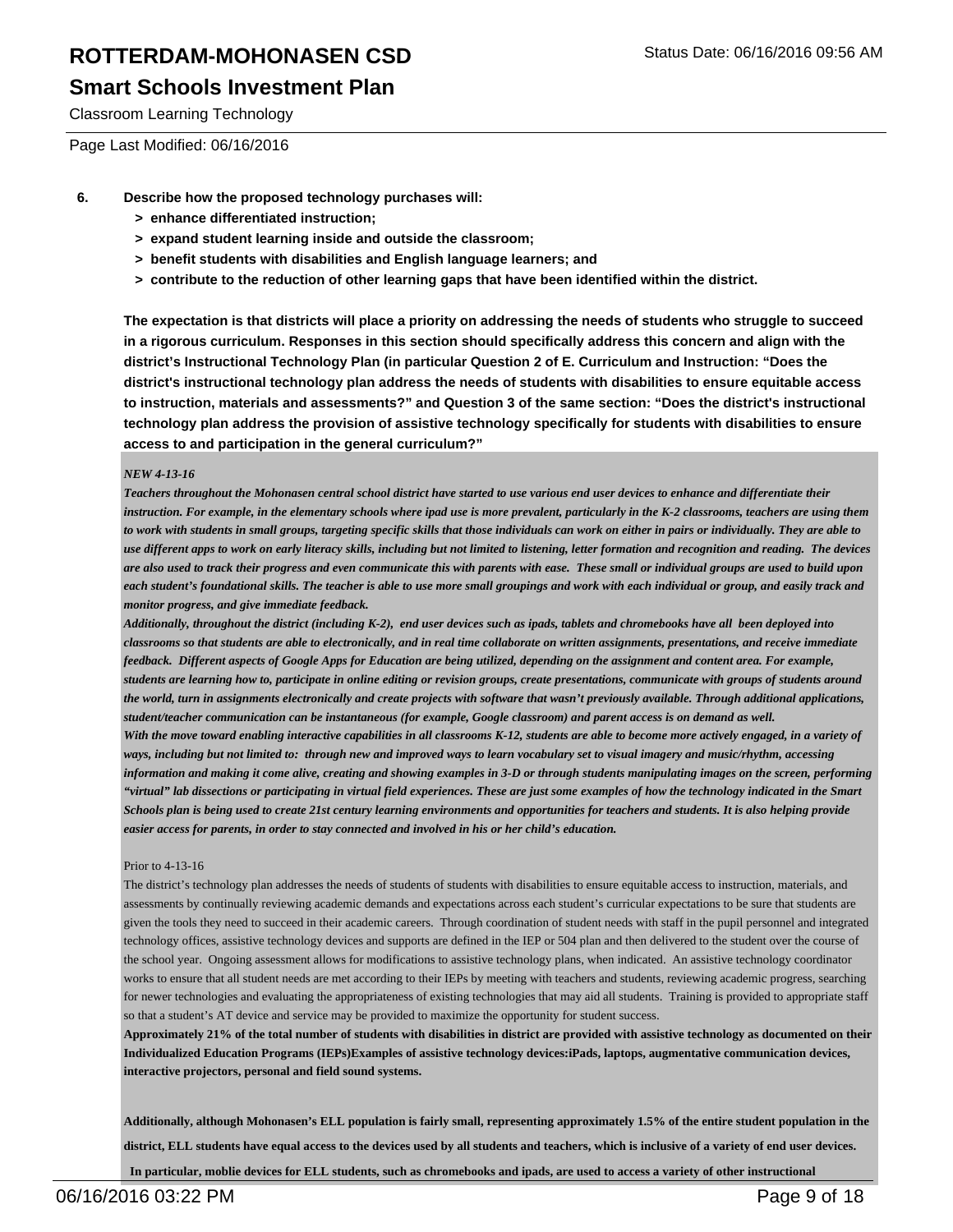### **Smart Schools Investment Plan**

Classroom Learning Technology

#### Page Last Modified: 06/16/2016

**technology resources, including but not limited to: translation software, grammar and pronunciation websites, a variety of text to speech, speech to text, audio-books and other language-based software applications, and visual/graphic reinforcement of content/media. Students have access to these devices outside of classroom time as well as within the classroom walls, which is critical to encouraging ongoing language acquisition for these new language learners.**

**7. Where appropriate, briefly describe how the proposed technology purchases will enhance ongoing communication with parents and other stakeholders and help the district facilitate technology-based regional partnerships, including distance learning and other efforts.**

Teachers have been receiving training toward developing a variety of home/school communications media in order to maximize communication. For example, they have been trained in creating a maintaining an up to date website using Googlesites, and have become familiar with many of the application tools available within Google Apps for Education. With the purchases of mobile devices (for example chromebooks and ipads) within our Smart Schools Investment Plan, teachers will be able to more readily communicate and update information pertinent to students, and parents regarding school assignments and activities. Additionally, the new Center For Advanced Technology hardware purchases and video streaming and broadcast capabilities will allow the district to broadcast to the larger community audience, even when people arent physically on site.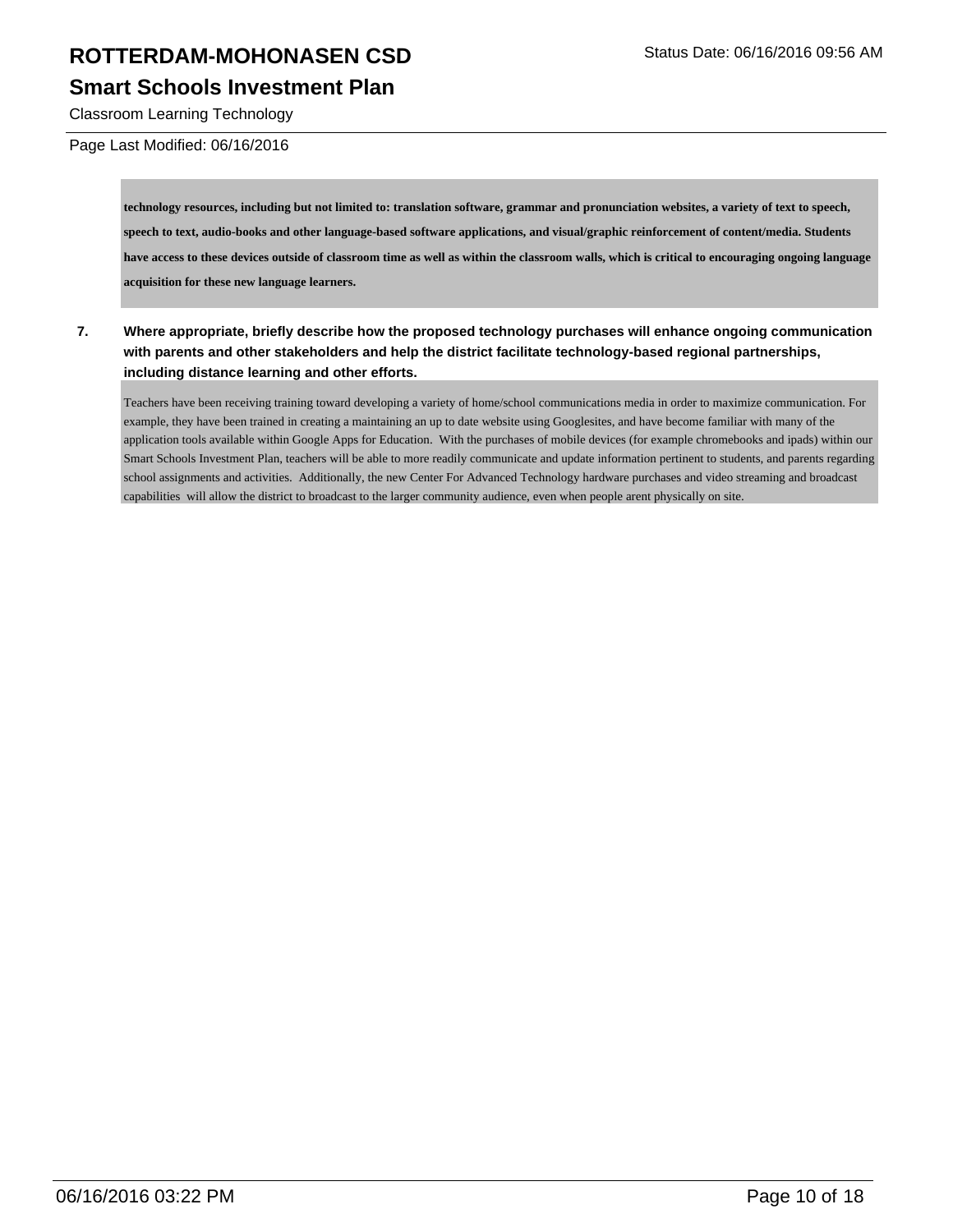### **Smart Schools Investment Plan**

Classroom Learning Technology

Page Last Modified: 06/16/2016

**8. Describe the district's plan to provide professional development to ensure that administrators, teachers and staff can employ the technology purchased to enhance instruction successfully.**

**Note: This response should be aligned and expanded upon in accordance with your district's response to Question 1 of F. Professional Development of your Instructional Technology Plan: "Please provide a summary of professional development offered to teachers and staff, for the time period covered by this plan, to support technology to enhance teaching and learning. Please include topics, audience and method of delivery within your summary."**

As part of the districts Technology Plan, faculty and staff are receiving ongoing and technology training for use within the classroom in order to improve student achievement. In addition, the training addresses organizational and clerical aspects of educators their professions in order to become most efficient and effective. Training in how to organize and make data available to educators is also occurring, and blends these two aspects of educators daily responsibilities. The varied topics described in the professional development portion of our technology plans was strategically created to span the course of four years and addresses a variety of levels of proficiency, ranging from beginners to advanced skills in using technology to successfully enhance instruction.

Topics covered will include:

| <b>Topic</b>                                                                                                                                                                 | <b>Audience</b>                     | <b>Methods of Delivery</b>                                                                                                                           |
|------------------------------------------------------------------------------------------------------------------------------------------------------------------------------|-------------------------------------|------------------------------------------------------------------------------------------------------------------------------------------------------|
| Google Apps for Education (many aspects of<br>GAFE including but not limited to gmail,<br>calendar, collaborative uses of GAFE for<br>curriculum development and assessment) | K-12 Faculty & Staff, support staff | Research, analysis of student work, collegial<br>workshops, blended learning, conferences<br>Workshops, blended learning, conferences,<br>reflection |
| Google Classroom & Beyond                                                                                                                                                    | K-12 Faculty & Staff                |                                                                                                                                                      |
| Learning Tools for the 21st Century                                                                                                                                          | K-12 Faculty & Staff                | Workshops, blended learning, conferences                                                                                                             |
| <b>Instructional Technology Applications for all</b><br>students SAMR model:                                                                                                 | K-12 Faculty & Staff                | Workshops, blended learning, conferences                                                                                                             |
| <b>Flipped Classroom Technology</b>                                                                                                                                          | K-12 Faculty & Staff                | Workshops, blended learning, conferences                                                                                                             |
| Tablet & Mobile Device applications in the<br>classroom                                                                                                                      | K-12 Faculty & Staff                | Workshops, blended learning, conferences,<br>research and reflection                                                                                 |
| Assessment and Technology: various tools and<br>techniques to get and give feedback on student<br>learning                                                                   | K-12 Faculty & Staff                | Workshops, research, analysis of student work,<br>collegial workshops, blended learning,<br>conferences                                              |
| Googlesites Development                                                                                                                                                      | K-12 Faculty & Staff                | Workshops                                                                                                                                            |
| <b>Learning Management Systems</b>                                                                                                                                           | K-12 Faculty & Staff, support staff | Research, Workshops, blended learning,<br>conferences                                                                                                |
| Analyzing student data: what are we looking at,<br>when and why                                                                                                              | K-12 Faculty & Staff                | Research, reflection, analysis of student work,<br>collegial workshops                                                                               |
| How to analyze, catalog $&$ access student<br>assessment data                                                                                                                | K-12 Faculty & Staff, support staff | Research, analysis of student work, collegial<br>workshops, blended learning, conferences                                                            |
| Differentiating instruction for all students (using<br>technology as a resource to do so)                                                                                    | K-12 Faculty & Staff                | Research, workshops, reflection, analysis of<br>student work, collegial workshops,                                                                   |
| Arrays of Assessments: what's quality: online,<br>authentic and performance, standardized                                                                                    | K-12 Faculty & Staff                | Research, workshops, reflection, analysis of<br>student work, collegial workshops,                                                                   |
| Software reviews                                                                                                                                                             | K-12 Faculty & Staff                | Blended learning, conferences, collegial<br>workshops, reflection                                                                                    |

06/16/2016 03:22 PM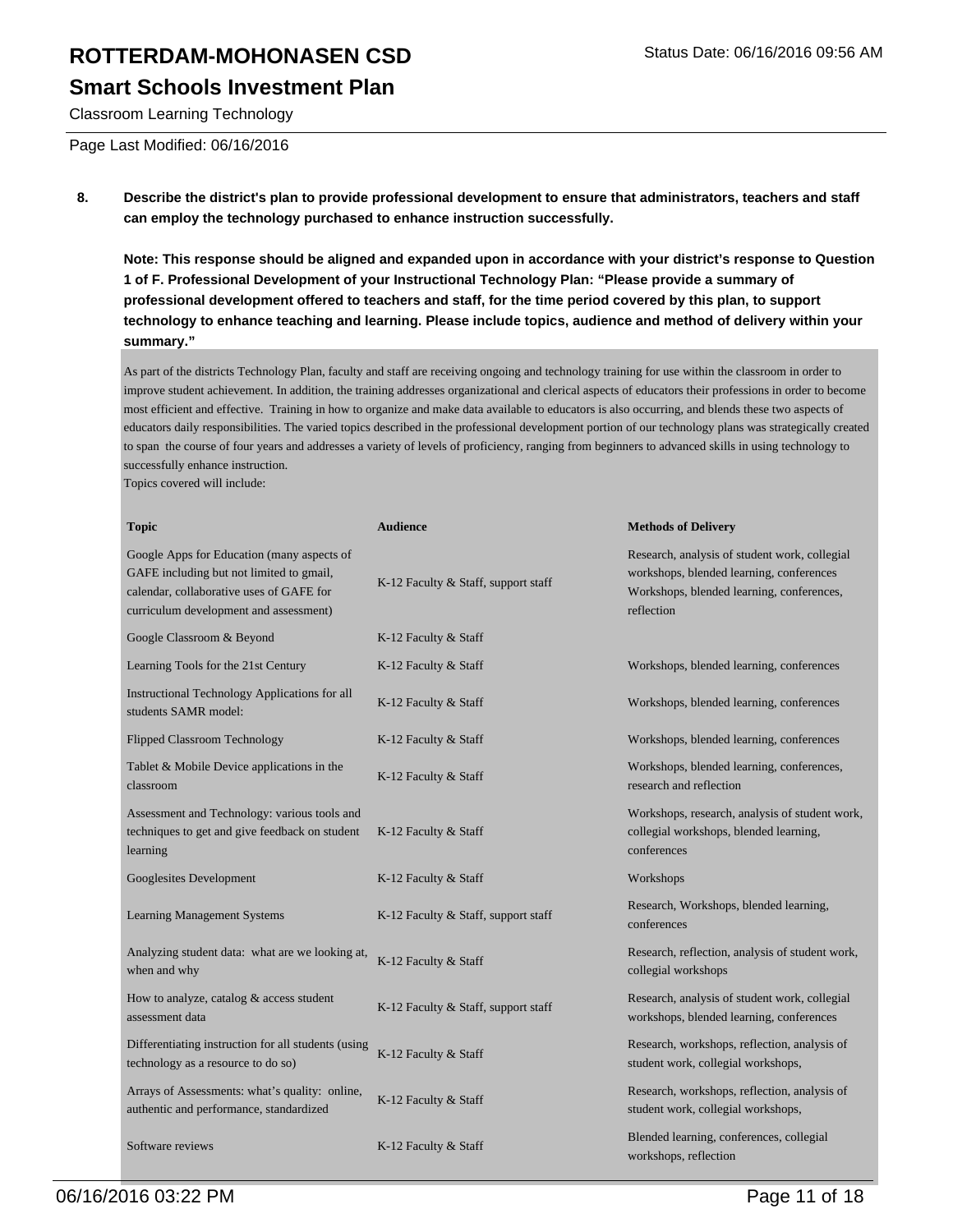### **Smart Schools Investment Plan**

#### Classroom Learning Technology

#### Page Last Modified: 06/16/2016

| Increasing communication opportunities with<br>technology                   | K-12 Faculty & Staff, support staff | Research, workshops, reflection, analysis of<br>student work, collegial workshops, |
|-----------------------------------------------------------------------------|-------------------------------------|------------------------------------------------------------------------------------|
| Using technology to assess and evaluate<br>managerial & operational systems | <b>Support Staff</b>                | Workshops, research                                                                |

- **9. Districts must contact the SUNY/CUNY teacher preparation program that supplies the largest number of the district's new teachers to request advice on innovative uses and best practices at the intersection of pedagogy and educational technology.**
	- $\boxtimes$  By checking this box, you certify that you have contacted the SUNY/CUNY teacher preparation program that supplies the largest number of your new teachers to request advice on these issues.
- **10. A district whose Smart Schools Investment Plan proposes the purchase of technology devices and other hardware must account for nonpublic schools in the district.**

**Are there nonpublic schools within your school district?**

 $\Box$  Yes

 $\boxtimes$  No

**11. Nonpublic Classroom Technology Loan Calculator**

**The Smart Schools Bond Act provides that any Classroom Learning Technology purchases made using Smart Schools funds shall be lent, upon request, to nonpublic schools in the district. However, no school district shall be required to loan technology in amounts greater than the total obtained and spent on technology pursuant to the Smart Schools Bond Act and the value of such loan may not exceed the total of \$250 multiplied by the nonpublic school enrollment in the base year at the time of enactment.**

#### **See:**

**http://www.p12.nysed.gov/mgtserv/smart\_schools/docs/Smart\_Schools\_Bond\_Act\_Guidance\_04.27.15\_Final.pdf.**

|                                     | 1. Classroom<br>Technology<br>Sub-allocation | 2. Public<br>Enrollment<br>$(2014 - 15)$ | 3. Nonpublic<br><b>Enrollment</b><br>(2014-15) | 4. Sum of<br>Public and<br>Nonpublic<br>Enrollment | 5. Total Per<br>Pupil Sub-<br>lallocation | 6. Total<br>Nonpublic Loan<br>Amount                                                          |
|-------------------------------------|----------------------------------------------|------------------------------------------|------------------------------------------------|----------------------------------------------------|-------------------------------------------|-----------------------------------------------------------------------------------------------|
| Calculated Nonpublic Loan<br>Amount |                                              |                                          |                                                |                                                    |                                           | (No Response)   (No Response)   (No Response)   (No Response)   (No Response)   (No Response) |

**12. To ensure the sustainability of technology purchases made with Smart Schools funds, districts must demonstrate a long-term plan to maintain and replace technology purchases supported by Smart Schools Bond Act funds. This sustainability plan shall demonstrate a district's capacity to support recurring costs of use that are ineligible for Smart Schools Bond Act funding such as device maintenance, technical support, Internet and wireless fees, maintenance of hotspots, staff professional development, building maintenance and the replacement of incidental items. Further, such a sustainability plan shall include a long-term plan for the replacement of purchased devices and equipment at the end of their useful life with other funding sources.**

 $\boxtimes$  By checking this box, you certify that the district has a sustainability plan as described above.

**13. Districts must ensure that devices purchased with Smart Schools Bond funds will be distributed, prepared for use, maintained and supported appropriately. Districts must maintain detailed device inventories in accordance with generally accepted accounting principles.**

 $\boxtimes$  By checking this box, you certify that the district has a distribution and inventory management plan and system in place.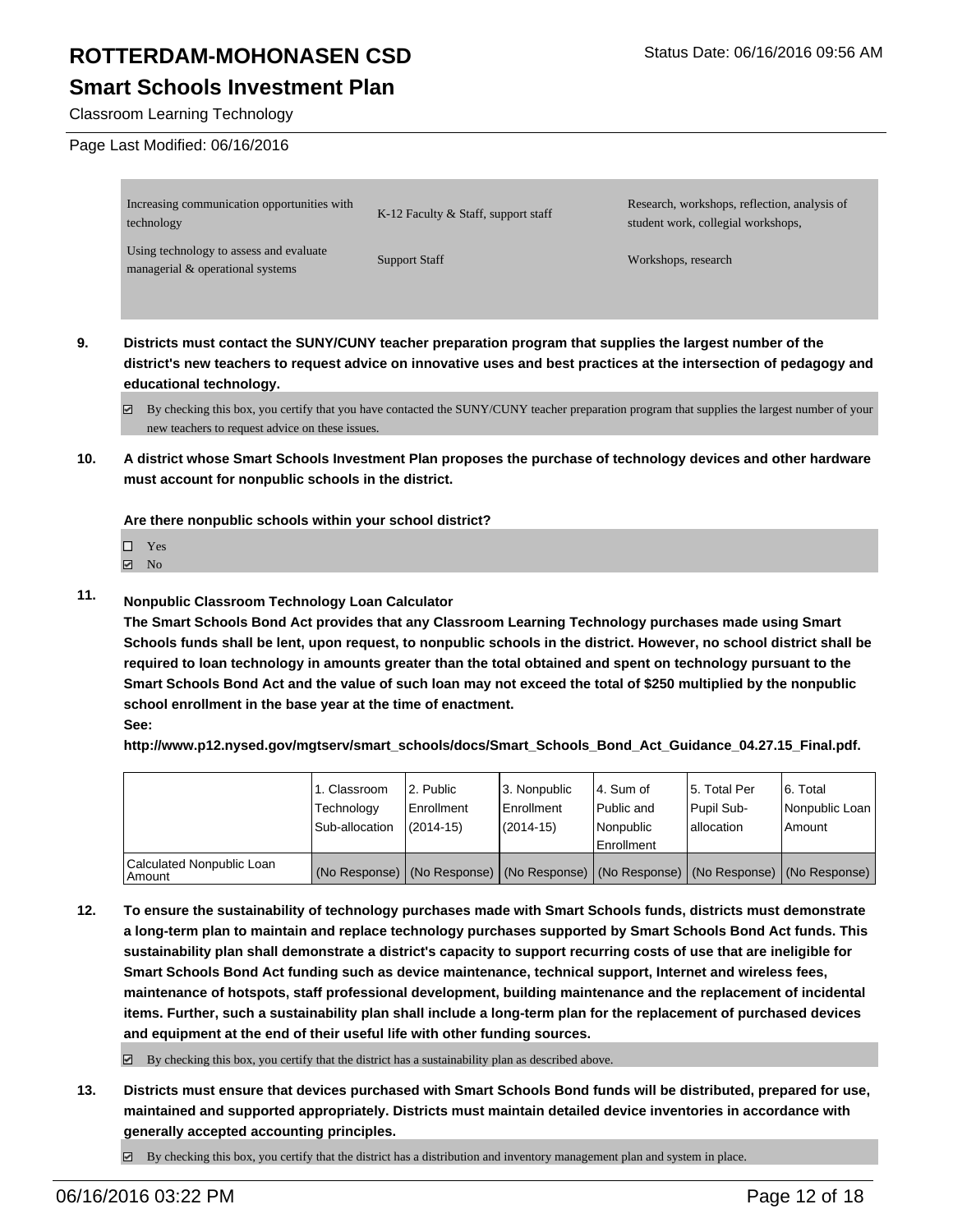### **Smart Schools Investment Plan**

Classroom Learning Technology

Page Last Modified: 06/16/2016

**14. If you are submitting an allocation for Classroom Learning Technology complete this table. Note that the calculated Total at the bottom of the table must equal the Total allocation for this category that you entered in the SSIP Overview overall budget.**

|                          | Sub-Allocation |
|--------------------------|----------------|
| Interactive Whiteboards  | 210,000        |
| Computer Servers         | (No Response)  |
| <b>Desktop Computers</b> | 50,000         |
| <b>Laptop Computers</b>  | 532,000        |
| <b>Tablet Computers</b>  | 50,000         |
| <b>Other Costs</b>       | 63,000         |
| Totals:                  | 905,000.00     |

| Select the allowable expenditure | I Item to be Purchased                                  | Quantity | Cost per Item | <b>Total Cost</b> |
|----------------------------------|---------------------------------------------------------|----------|---------------|-------------------|
| type.                            |                                                         |          |               |                   |
| Repeat to add another item under |                                                         |          |               |                   |
| each type.                       |                                                         |          |               |                   |
| Interactive Whiteboards          | Epson 595 WI                                            | 105      | 2,000         | 210,000           |
| <b>Desktop Computers</b>         | HP Elite Desk 800                                       | 100      | 500           | 50,000            |
| <b>Laptop Computers</b>          | HP Probook 640                                          | 100      | 700           | 70,000            |
| <b>Laptop Computers</b>          | Chromebook HP                                           | 1200     | 385           | 462,000           |
| <b>Tablet Computers</b>          | <b>IPAD</b>                                             | 100      | 500           | 50,000            |
| <b>Other Costs</b>               | <b>Flat Screen Displays</b>                             | 10       | 1,500         | 15,000            |
| <b>Other Costs</b>               | Charging/Storage Carts for<br>Chromebooks - 30 per cart | 40       | 1,200         | 48,000            |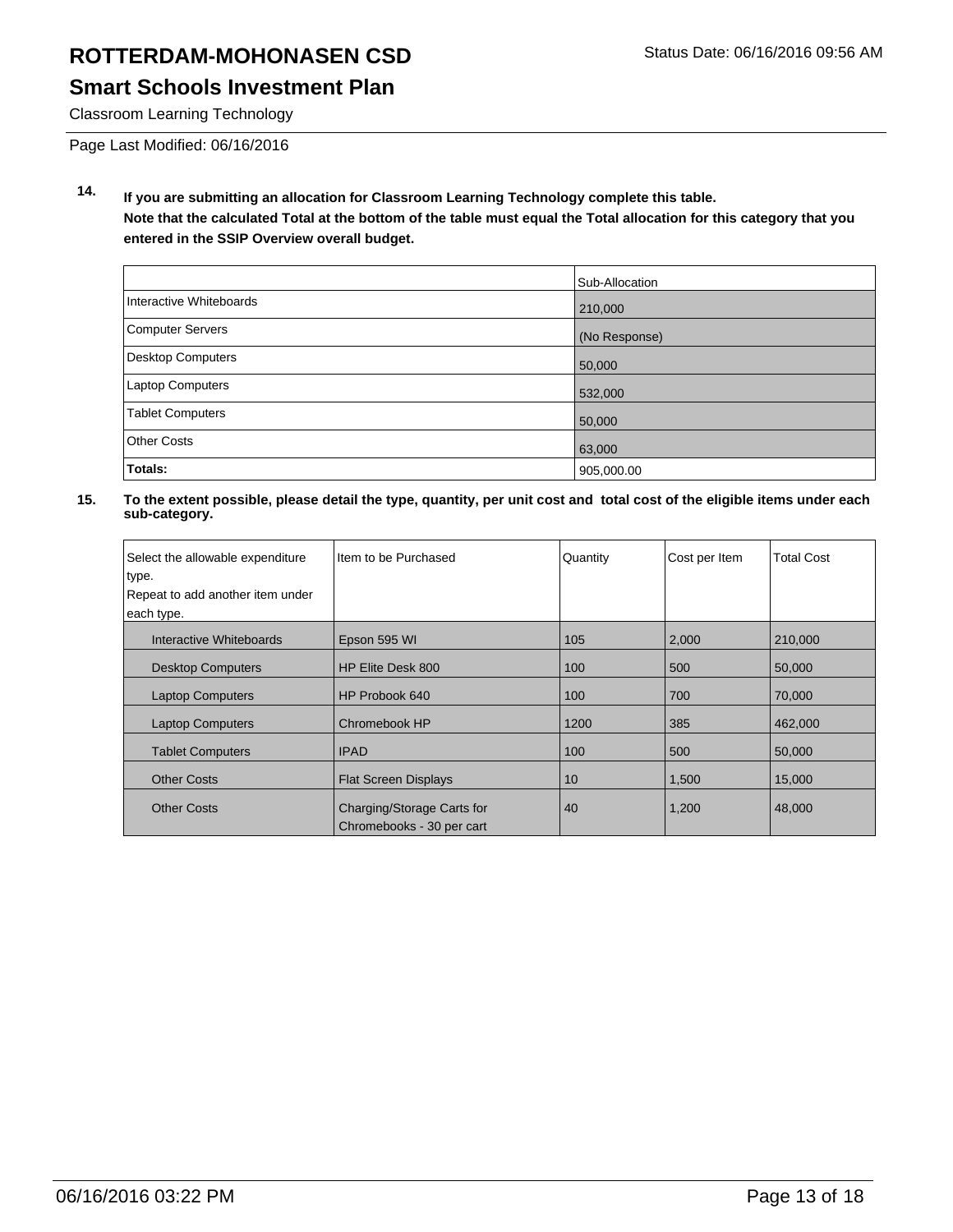### **Smart Schools Investment Plan**

Pre-Kindergarten Classrooms

Page Last Modified: 06/10/2016

**1. Provide information regarding how and where the district is currently serving pre-kindergarten students and justify the need for additional space with enrollment projections over 3 years.**

(No Response)

- **2. Describe the district's plan to construct, enhance or modernize education facilities to accommodate prekindergarten programs. Such plans must include:**
	- **Specific descriptions of what the district intends to do to each space;**
	- **An affirmation that pre-kindergarten classrooms will contain a minimum of 900 square feet per classroom;**
	- **The number of classrooms involved;**
	- **The approximate construction costs per classroom; and**
	- **Confirmation that the space is district-owned or has a long-term lease that exceeds the probable useful life of the improvements.**

(No Response)

**3. Smart Schools Bond Act funds may only be used for capital construction costs. Describe the type and amount of additional funds that will be required to support ineligible ongoing costs (e.g. instruction, supplies) associated with any additional pre-kindergarten classrooms that the district plans to add.**

(No Response)

**4. All plans and specifications for the erection, repair, enlargement or remodeling of school buildings in any public school district in the State must be reviewed and approved by the Commissioner. Districts that plan capital projects using their Smart Schools Bond Act funds will undergo a Preliminary Review Process by the Office of Facilities Planning.**

| Project Number |  |
|----------------|--|
| (No Response)  |  |

**5. If you have made an allocation for Pre-Kindergarten Classrooms, complete this table.**

**Note that the calculated Total at the bottom of the table must equal the Total allocation for this category that you entered in the SSIP Overview overall budget.**

|                                          | Sub-Allocation |
|------------------------------------------|----------------|
| Construct Pre-K Classrooms               | (No Response)  |
| Enhance/Modernize Educational Facilities | (No Response)  |
| Other Costs                              | (No Response)  |
| Totals:                                  |                |

| Select the allowable expenditure | Item to be purchased | Quantity      | Cost per Item | <b>Total Cost</b> |
|----------------------------------|----------------------|---------------|---------------|-------------------|
| type.                            |                      |               |               |                   |
| Repeat to add another item under |                      |               |               |                   |
| each type.                       |                      |               |               |                   |
| (No Response)                    | (No Response)        | (No Response) | (No Response) | (No Response)     |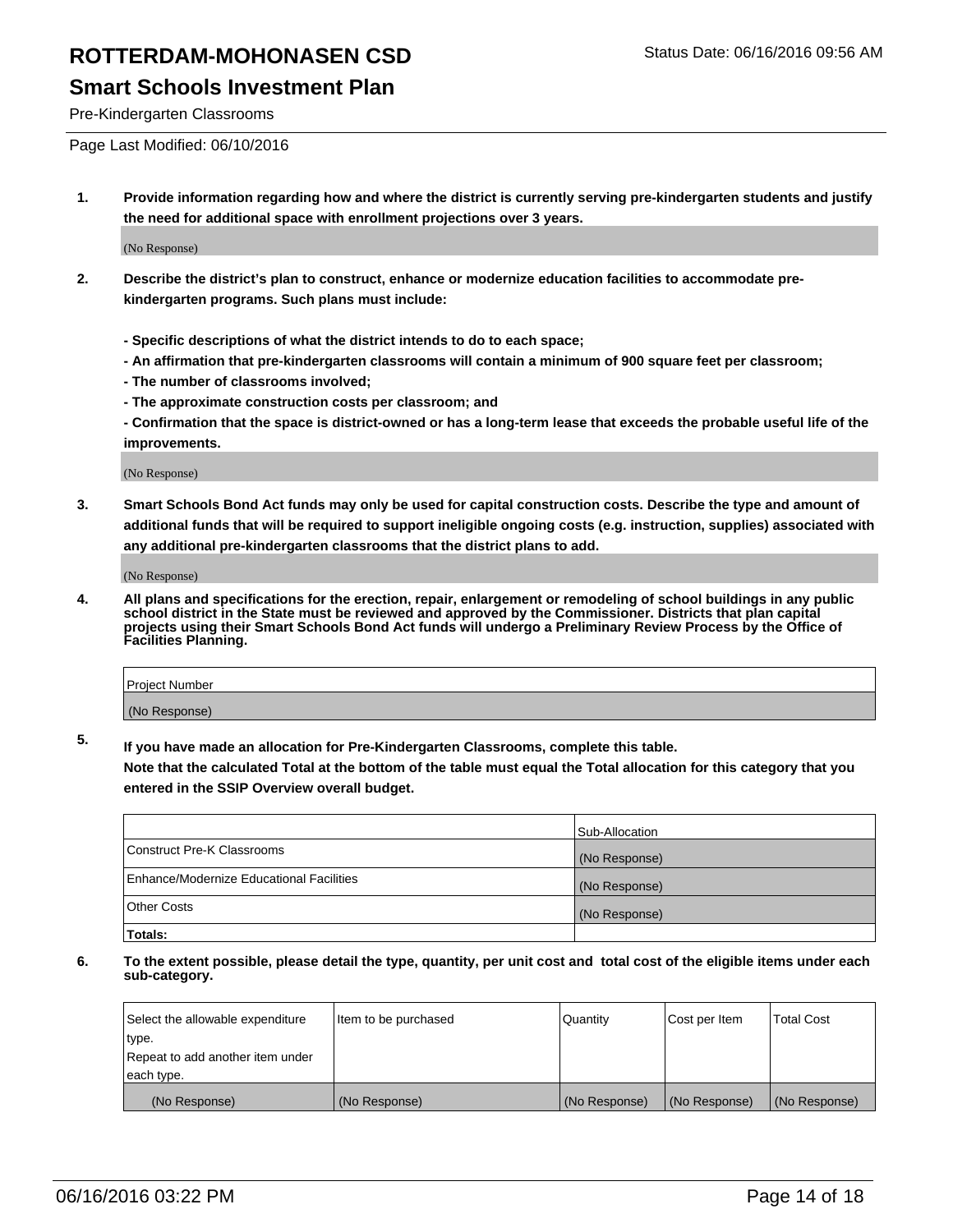### **Smart Schools Investment Plan**

Replace Transportable Classrooms

Page Last Modified: 06/10/2016

**1. Describe the district's plan to construct, enhance or modernize education facilities to provide high-quality instructional space by replacing transportable classrooms.**

(No Response)

**2. All plans and specifications for the erection, repair, enlargement or remodeling of school buildings in any public school district in the State must be reviewed and approved by the Commissioner. Districts that plan capital projects using their Smart Schools Bond Act funds will undergo a Preliminary Review Process by the Office of Facilities Planning.**

| <b>Project Number</b> |  |
|-----------------------|--|
| (No Response)         |  |

**3. For large projects that seek to blend Smart Schools Bond Act dollars with other funds, please note that Smart Schools Bond Act funds can be allocated on a pro rata basis depending on the number of new classrooms built that directly replace transportable classroom units.**

**If a district seeks to blend Smart Schools Bond Act dollars with other funds describe below what other funds are being used and what portion of the money will be Smart Schools Bond Act funds.**

(No Response)

**4. If you have made an allocation for Replace Transportable Classrooms, complete this table. Note that the calculated Total at the bottom of the table must equal the Total allocation for this category that you entered in the SSIP Overview overall budget.**

|                                                | Sub-Allocation |
|------------------------------------------------|----------------|
| Construct New Instructional Space              | (No Response)  |
| Enhance/Modernize Existing Instructional Space | (No Response)  |
| <b>Other Costs</b>                             | (No Response)  |
| Totals:                                        |                |

| Select the allowable expenditure | Item to be purchased | <b>Quantity</b> | Cost per Item | <b>Total Cost</b> |
|----------------------------------|----------------------|-----------------|---------------|-------------------|
| type.                            |                      |                 |               |                   |
| Repeat to add another item under |                      |                 |               |                   |
| each type.                       |                      |                 |               |                   |
| (No Response)                    | (No Response)        | (No Response)   | (No Response) | (No Response)     |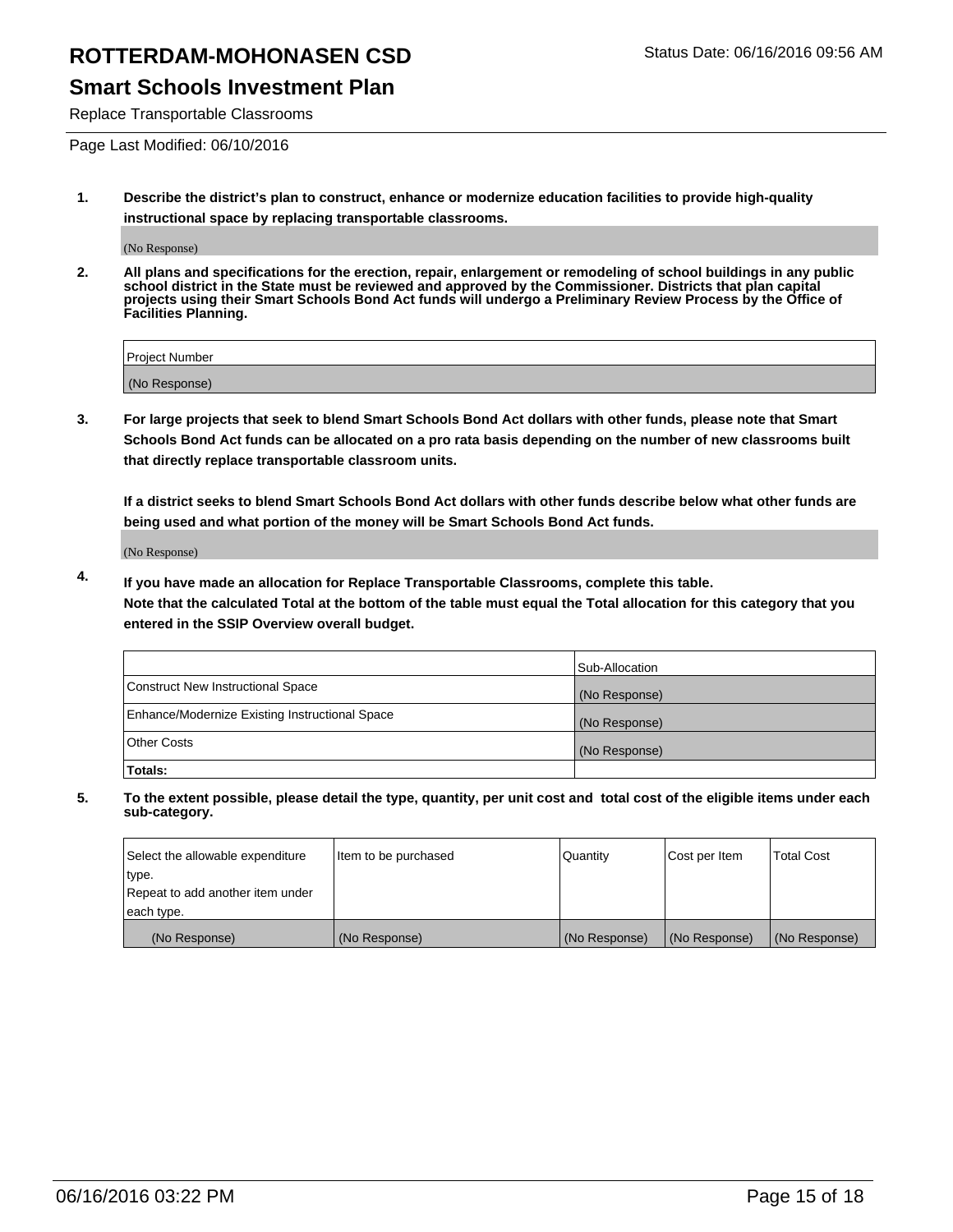### **Smart Schools Investment Plan**

High-Tech Security Features

Page Last Modified: 06/10/2016

#### **1. Describe how you intend to use Smart Schools Bond Act funds to install high-tech security features in school buildings and on school campuses.**

Our high tech security implementation includes the expansion of our district wide video surveillance system (purchasing cameras only), the upgrade of our district phone system which will integrate our emergency communication system. The Phone system will be an VOIP (voiec over IP) Cisco sytsem that connects to our current infrastructure. It will also have a product called Informacast built in. Informacast is a universal messaging system which sends alerts to all district phones, computers, laptops, cell phones, digital signage, etc to alert people of an emergency. Emergencies could include lockdowns or other threats against the school, but it also is connected to the weather service to alert to the district to weather related risks.

**2. All plans and specifications for the erection, repair, enlargement or remodeling of school buildings in any public school district in the State must be reviewed and approved by the Commissioner. Districts that plan capital projects using their Smart Schools Bond Act funds will undergo a Preliminary Review Process by the Office of Facilities Planning.** 

Project Number 53-05-15-06-7-999-SB1

#### **3. Was your project deemed eligible for streamlined Review?**

- **☑** Yes
- $\square$  No
- **3a. Districts with streamlined projects must certify that they have reviewed all installations with their licensed architect or engineer of record, and provide that person's name and license number. The licensed professional must review the products and proposed method of installation prior to implementation and review the work during and after completion in order to affirm that the work was code-compliant, if requested.**

By checking this box, you certify that the district has reviewed all installations with a licensed architect or engineer of record.

**4. Include the name and license number of the architect or engineer of record.**

| 'Name              | License Number |
|--------------------|----------------|
| <b>Greg Klokiw</b> | 258631         |

**5. If you have made an allocation for High-Tech Security Features, complete this table.**

**Note that the calculated Total at the bottom of the table must equal the Total allocation for this category that you entered in the SSIP Overview overall budget.**

|                                                      | Sub-Allocation |
|------------------------------------------------------|----------------|
| Capital-Intensive Security Project (Standard Review) | (No Response)  |
| <b>Electronic Security System</b>                    | 427,000        |
| <b>Entry Control System</b>                          | (No Response)  |
| Approved Door Hardening Project                      | (No Response)  |
| <b>Other Costs</b>                                   | (No Response)  |
| Totals:                                              | 427,000.00     |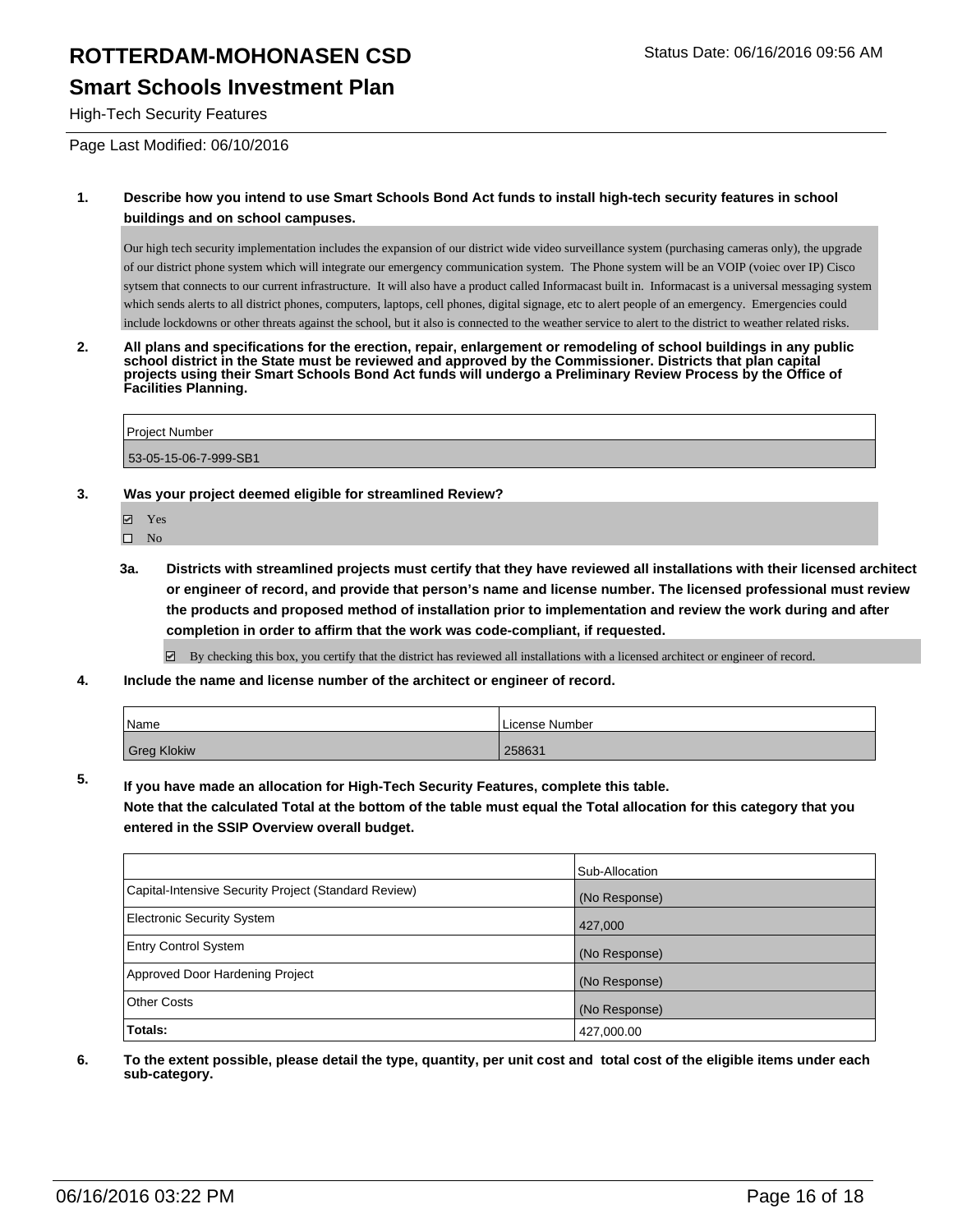## **Smart Schools Investment Plan**

High-Tech Security Features

Page Last Modified: 06/10/2016

| Select the allowable expenditure<br>type.<br>Repeat to add another item under | Item to be purchased                                                   | Quantity      | Cost per Item | <b>Total Cost</b> |
|-------------------------------------------------------------------------------|------------------------------------------------------------------------|---------------|---------------|-------------------|
| each type.                                                                    |                                                                        |               |               |                   |
| <b>Electronic Security System</b>                                             | Cameras-Outside Pelco, IP, PTZ -<br>price includes installation        | 5             | 2,000         | 10.000            |
| <b>Electronic Security System</b>                                             | Camera Interior - Pelco, IP, PTZ - price   20<br>includes installation |               | 1,500         | 30,000            |
| <b>Electronic Security System</b>                                             | <b>VOIP Handsets</b>                                                   | 645           | 600           | 387,000           |
| (No Response)                                                                 | (No Response)                                                          | (No Response) | (No Response) | (No Response)     |